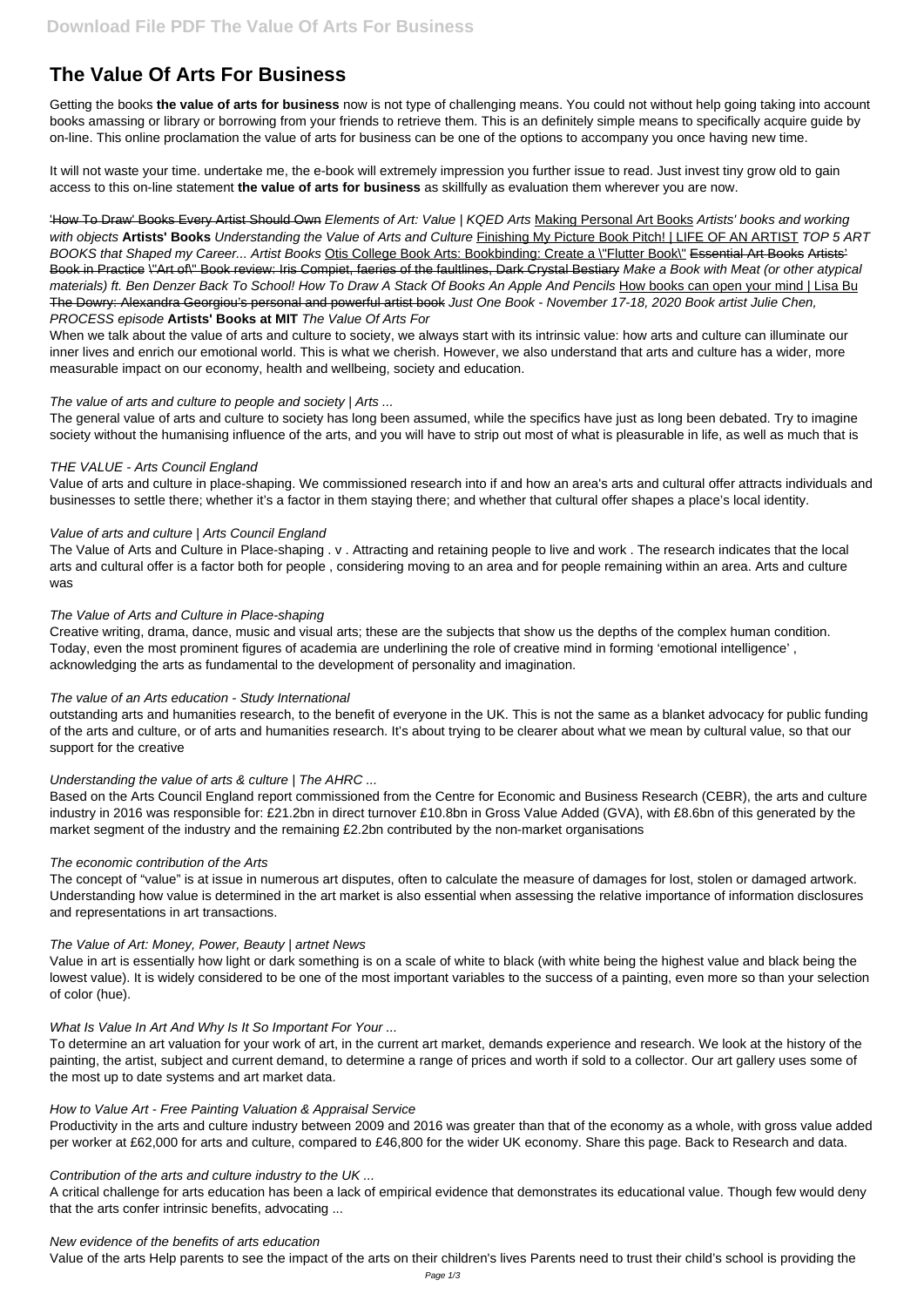most balanced and rigorous education possible. But it can be easy to focus too heavily on perceived 'academic' subjects over more creative ones, such as the arts.

#### Value of the Arts | Arts Award

Valuing art is the act of placing a dollar value on a painting, sculpture, or other artistic work. Appraising is an art, not a science, and market trends can quickly cause fluctuations in prices. While most people hire an appraisal expert in order to arrive at a dollar value, it's possible to arrive at an estimate vourself with just a few pieces of information.

The 'Understanding the value of arts and culture' report represents the culmination of the AHRC's three-year Cultural Value Project. Involving 70 original pieces of research, the project provides the most in-depth attempt to understand the difference made by arts and culture. So what has the project discovered?

# Understanding the Value of Arts and Culture - Arts and ...

# How to Value Your Art: 14 Steps (with Pictures) - wikiHow

The Value of Arts for Business challenges this view by showing how the arts, in the form of Arts-based Initiatives (ABIs), can be used to enhance value-creation capacity and boost business performance. The book introduces and explains three models that show how organisations can successfully implement and manage ABIs.

# The Value of Arts for Business: Amazon.co.uk: Schiuma ...

The Subjective Value of Art While "value" can be a technical term related to color, it can be a more subjective term related to either the importance of a work or its monetary worth. Value can also refer to the sentimental, cultural, ritualistic, or aesthetic importance of work. Unlike luminosity, this type of value cannot be measured.

# How to Define Value in Relation to Art - ThoughtCo

Value is one of the seven elements of art. Value deals with the lightness or darkness of a color . Since we see objects and understand objects because of how dark or light they are, value is incredible important to art. (I'll remind you that drawing and painting is about seeing.) Value deals directly to light.

The traditional view of the relationship between business and the arts is very much a one-way affair: organisations may endorse, fund or publicise the arts but the arts have nothing to offer from a business perspective. The Value of Arts for Business challenges this view by showing how the arts, in the form of Arts-based Initiatives (ABIs), can be used to enhance value-creation capacity and boost business performance. The book introduces and explains three models that show how organisations can successfully implement and manage ABIs. Firstly, the Arts Value Matrix enables managers to see how organisational value-drivers are affected by ABIs. Secondly, the Arts Benefits Constellation shows how to assess the benefits of using ABIs. Finally, the Arts Value Map shows how ABIs can be integrated and aligned with organisational strategy and operations. These models lay the foundations for a new research area exploring the links between arts and business.

In this new volume, 28 Scandinavian researchers and others who are active in arts and culture seek to answer the questions: What has been the effect of regional and local investment in arts and culture? And what positive and negative experiences have there been? This book describes and analyzes the extent to which cultural investments at local and regional levels have stimulated development and led to essential processes of change for the community in general. Of special interest is how different places manage to "turn the tide". What do their development processes involve? Which ways and means do they use to go forward in order to change their paths and start anew? These are just a few of the important questions addressed in this book. One of the most important findings is that while you can never transfer the successful renewal of one place to another like a blueprint, certain common patterns in the cultural processes are discernible. The contributors to this book show the breadth of theoretical tools that can be used to increase awareness of the significance of culture for regional development. Throughout the book readers will find a multitude of theoretical concepts, from entrepreneurship theory, organizational institutionalism and cultural economy, to cultural planning and art management. This book will appeal to scholars and practitioners of urban and regional studies, and cultural and creative economics.

This book offers a practical, methodological guide to conducting arts-based research with children by drawing on five years of the authors' experience carrying out arts-based research with children in Australia and the UK. Based on the Australian Research Council-funded Interfaith Childhoods project, the authors describe methods of engaging communities and making data with children that foreground children's experiences and worldviews through making, being with, and viewing art. Framing these methods of doing, seeing, being, and believing through art as modes of understanding children's strategies for negotiating personal identities and values, this book explores the value of arts-based research as a means of obtaining complex information about children's life worlds that can be difficult to express verbally.

Art is a subject that has no substitute, as the learning and production of art satisfies a uniquely human need to communicate and connect with other human beings. The marriage of art and society can (and should) be thought of as culture. This author intends to assert that the arts have a critical place in education and indeed human society itself, bringing ancillary benefits to bear on the subject without relying on them as the primary justification for the retention and even expansion of arts programs; education (which could in turn be thought of the dissemination of cultural knowledge) of art is its own merit and the arts themselves are the self-evident value and reward. Presented in this writing is an argument in defense of the presence of the arts in American K-12 and higher education curricula, advocacy for the expansion of such programs, and criticism of the contraction or removal of visual art programs from such curricula.